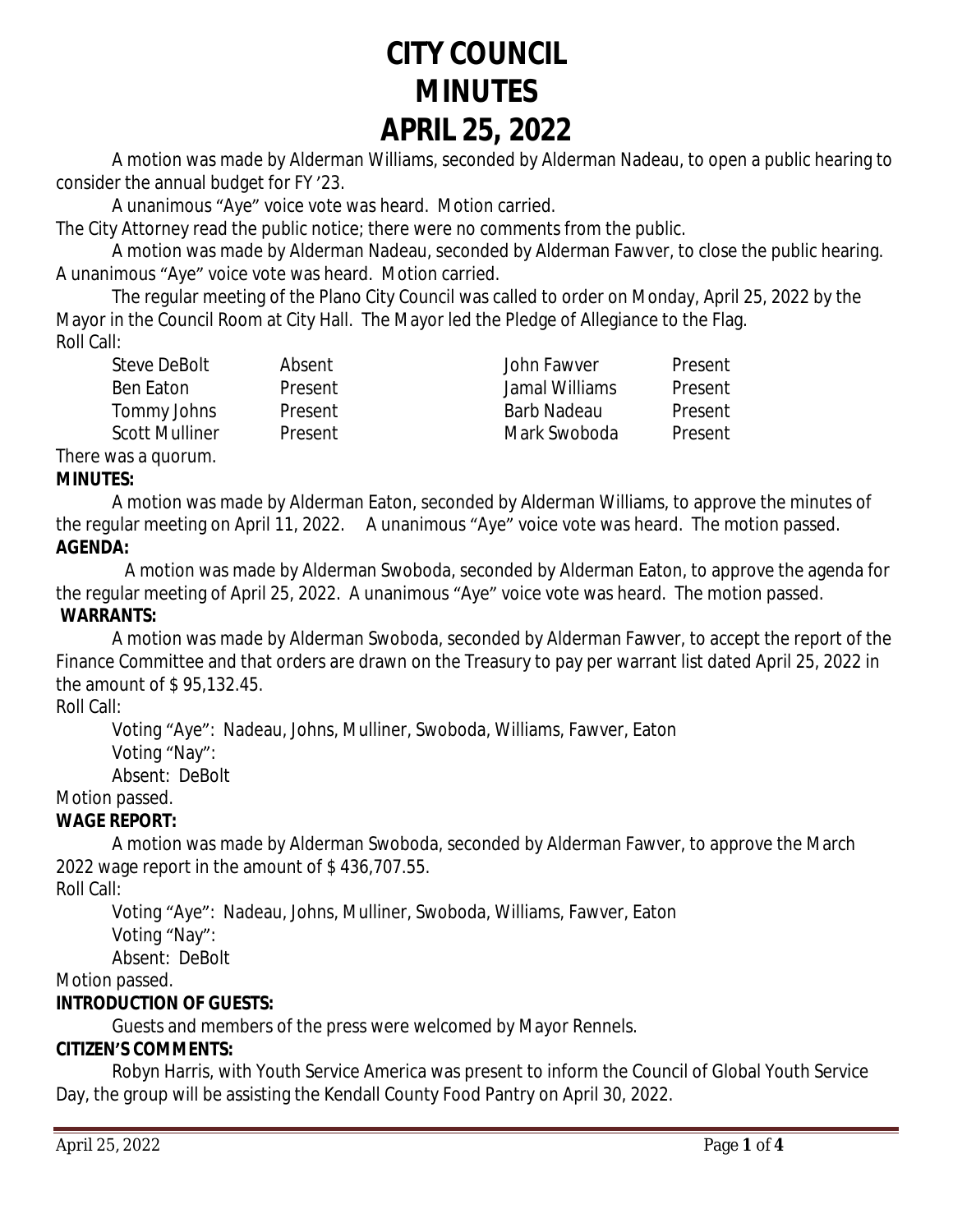#### **PLANO AREA CHAMBER OF COMMERCE:**

Karylin Clevenger was present and said that the Biz bunny Hop event was a huge success, there were 300 to 400 children present. On May 4, 2022 there will be a Mother's Day Wine Tasting Event at Cedardell. There was a Trivia Night at the Plano American Legion on April 20, 2022 that was a big hit. There will be a family game night on May 18, 2022 at the Odd Fellows Lodge.

#### **MAYOR'S REPORT:** *Michael Rennels*

A motion was made by Alderman Johns, seconded by Alderman Mulliner, to approve the mayor's appointment of Cliff Oleson to the Plan Commission Board for a 3 year term; to expire May of 2025. A unanimous "Aye" voice vote was heard. Motion carried.

A motion was made by Alderman Mulliner, seconded by Alderman Williams, to approve the mayor's appointment of Cynthia Fuchs to the Police & Fire Commission Board for a 3 year term; to expire May of 2025. A unanimous "Aye" voice vote was heard. Motion carried.

A motion was made by Alderman Mulliner, seconded by Alderman Nadeau, to approve the mayor's appointment of Janet Goehst to the Police Pension Fund Board for a 2 year term; to expire May of 2024. A unanimous "Aye" voice vote was heard. Motion carried.

Mayor Rennels read a proclamation for Motorcycle Awareness Month.

#### **CITY ATTORNEY:** *William Thomas*

### **Ordinance 2022-6 FY '23 Original budget**

A motion was made by Alderman Mulliner, seconded by Alderman Nadeau, to approve an ordinance adopting the budget for all corporate purposes of the City of Plano, Kendall County, Illinois, in lieu of appropriations ordinance, for the fiscal year commencing on the 1<sup>st</sup> day of May, 2022 and ending on the 30<sup>th</sup> day of April 2023.

Roll Call:

Voting "Aye": Nadeau, Johns, Mulliner, Swoboda, Fawver, Eaton Voting "Nay": Williams Absent: DeBolt

Motion passed.

## **Ordinance 2022-7 Sale of personal property**

A motion was made by Alderman Swoboda, seconded by Alderman Williams, to approve an ordinance authorizing the sale of personal property; a 2002 Honda CRV. The ordinance gives the Police Department the option of taking the vehicle to auction or selling by sealed bid. Roll Call:

Voting "Aye": Nadeau, Johns, Swoboda, Fawver, Eaton, Williams Voting "Nay": Mulliner Absent: DeBolt

Motion passed.

### **Resolution R2022-7 contract for roof repair**

A motion was made by Alderman Swoboda, seconded by Alderman Nadeau, to approve a resolution approving and authorizing the execution of an agreement by and between the City of Plano and Plattville Coatings Inc. for roof repair at the city garage and storage building in the amount of \$ 48,650.00. Roll Call:

Voting "Aye": Nadeau, Johns, Mulliner, Swoboda, Fawver, Eaton, Williams Voting "Nay": Absent: DeBolt

Motion passed.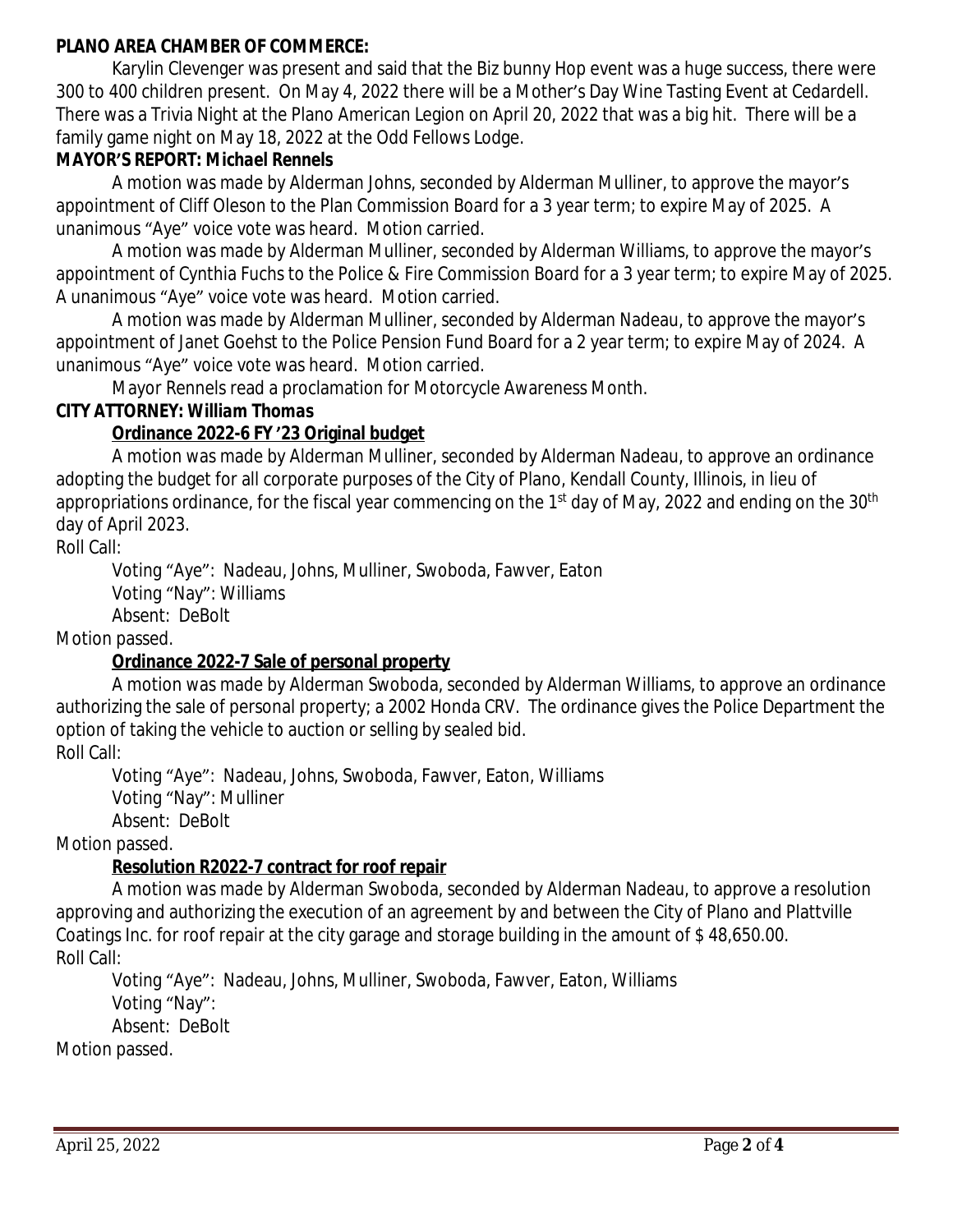#### **CITY CLERK:** *Kathleen Miller*

Sales and related taxes for February 2022 were in the amount of \$146,396.92; which is down \$ 28,810.68 from the same time last year.

MFT current unobligated balance for March 2022 was in the amount of \$ 1,263,906.66.

#### **CITY TREASURER***: Zoila Gomez*

The March 2022 Treasurers report was in the amount of \$ 10,184,417.07.

The March 2022 disbursements were in the amount of \$ 516,349.19.

March 2022 Revenue & Expenditure and tax revenue reports were distributed in mailboxes on April 22, 2022.

Zoila thanked the Aldermen for approving the FY '23 budget.

#### **POLICE CHIEF'S REPORT:** *Chief Whowell – Absent – Lt. Allison present*

The Police Department is utilizing a mentor program through BRIT for the Officers. Lt. Allison requested that approving the mayor to sign a certificate of hire be on the next agenda.

#### **DIRECTOR OF PUBLIC WORKS/CITY ENGINEER***: D. Boyer, J. Beyer, K. Tisberger*

A motion was made by Alderman Williams, seconded by Alderman Eaton, to approve an engineering agreement for the 2022 sidewalk replacement projects in the amount of \$ 8,400.00. Roll Call:

Voting "Aye": Nadeau, Johns, Mulliner, Swoboda, Fawver, Eaton, Williams Voting "Nay":

Absent: DeBolt

Motion passed.

#### **BUILDING, PLANNING & ZONING:** *Jeff Sobotka*

Jeff gave an update on the hiring process for a new employee in his department. He should have a candidate to discuss at the May 9, 2022 meeting.

#### **COMMITTEE REPORTS:**

#### **ADMINISTRATIVE/HEALTH & SAFETY: Alderman Mulliner**

Alderman Mulliner called a meeting for May 3, 2022 at 7:00 PM to discuss the KenCom IGA, transient business regarding food trucks and the PD 5 year plan.

#### **BUILDINGS, GROUNDS AND ZONING: Alderman DeBolt - Absent**

Alderman DeBolt has a meeting on May 3, 2022 at 6:00 PM.

#### **COMMUNITY DEVELOPMENT: Alderman Fawver**

Alderman Fawver has a meeting May 3, 2022 at 6:30 PM.

#### **FINANCE: Alderman Swoboda**

Alderman Swoboda called a meeting for May 9, 2022 at 5:15 PM.

#### **PARKS: Alderman Johns**

Alderman Johns had a meeting on April 19, 2022 and discussed walking paths, the Dog Park, landscaping at Foli Park, an Eagle Scout project at Foli Park, a kids fishing date event scheduled for June 18, 2022 and some landscaping that needs to be done at some of the playgrounds.

#### **PERSONNEL & INSURANCE: Alderman Williams – Nothing to report SPECIAL EVENTS: Alderman Nadeau – Nothing to report**

Alderman Nadeau's April 19, 2022 meeting had to be canceled due to not having any agenda items to discuss. Alderman Nadeau thanked Robyn Harris for being present at our meeting and gave out Robyn's contact information if anybody would be interested in speaking with her.

#### **STREETS & UTILITIES: Alderman Eaton**

Alderman Eaton had a meeting on April 13, 2022 and discussed the water tower maintenance and the rate study. The next meetings will be April 27, 2022 at 6:00 PM.